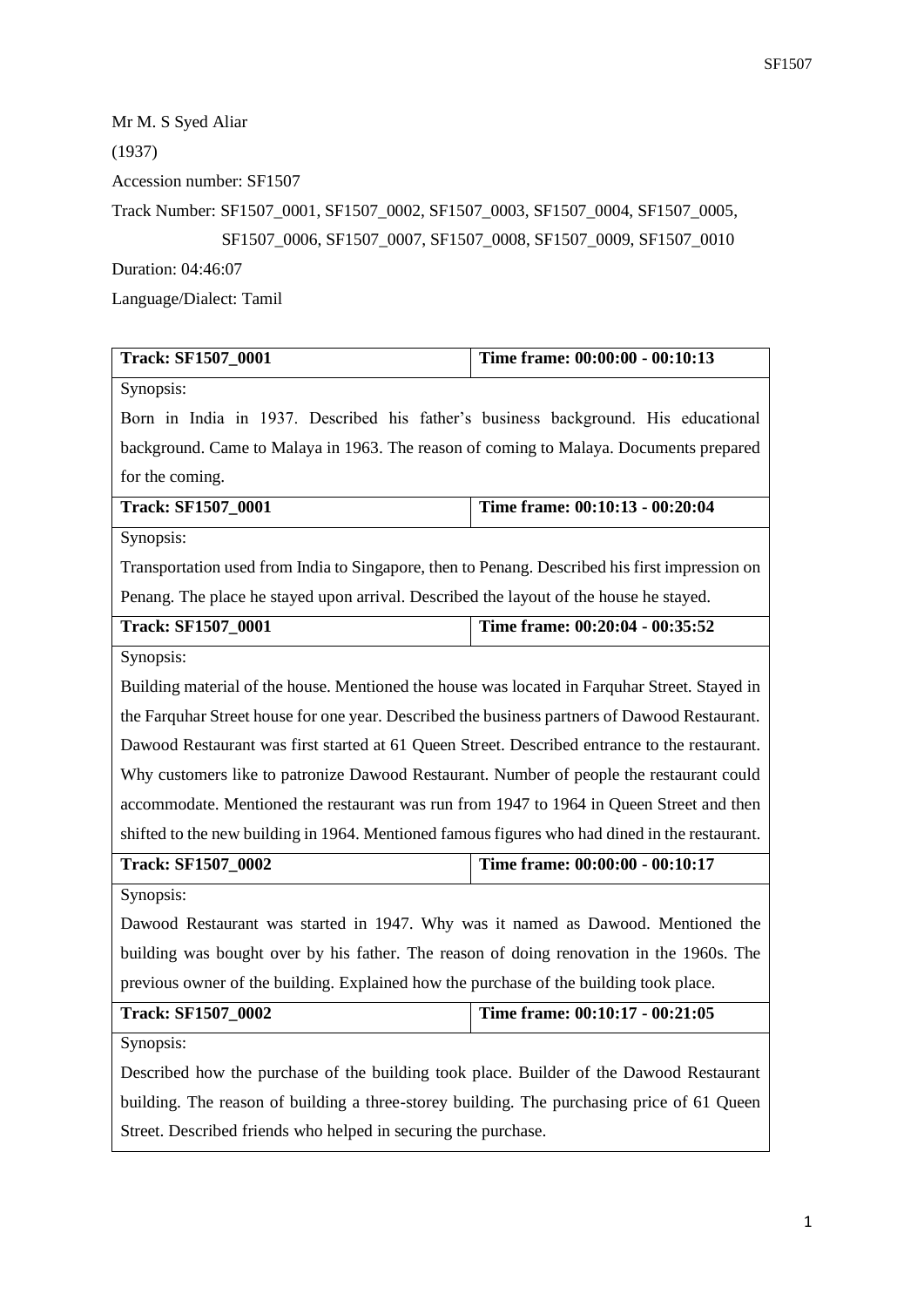| <b>Track: SF1507_0002</b>                                                                     | Time frame: 00:21:05 - 00:31:03 |  |
|-----------------------------------------------------------------------------------------------|---------------------------------|--|
| Synopsis:                                                                                     |                                 |  |
| Described applying to the local council to use only one number for the three combined shops   |                                 |  |
| (the old shop). Amount of the monthly instalment. Mentioned the new shop was officiated by    |                                 |  |
| the then Chief Minister of Penang, Wong Pow Nee, on December 23, 1964. Described the          |                                 |  |
| opening ceremony. People who attended the opening ceremony.                                   |                                 |  |
| <b>Track: SF1507_0003</b>                                                                     | Time frame: 00:00:00 - 00:10:36 |  |
| Synopsis:                                                                                     |                                 |  |
| Food suppliers for the opening ceremony. Decoration made for the opening ceremony.            |                                 |  |
| Described a person who worked in the Australian Air Force had filmed the restaurant.          |                                 |  |
| Described in details about his relationship with Lim Chong Eu, the former Chief Minister of   |                                 |  |
| Penang, and as Lim was a regular customer of Dawood, many would make calls to the             |                                 |  |
| restaurant to look for him. Preparation made before the opening ceremony.                     |                                 |  |
| <b>Track: SF1507_0003</b>                                                                     | Time frame: 00:10:36 - 00:20:33 |  |
| Synopsis:                                                                                     |                                 |  |
| Described business was good within a month after the opening. Described ordering tableware    |                                 |  |
| and getting ready for the opening. Why the tableware's logo was designed as such. Described   |                                 |  |
| how his brother-in-law would consult other people about the tableware design. Delivery of the |                                 |  |
| tableware. Mentioned that Mickens was the company in England that custom made their           |                                 |  |
| tableware. Person in charge of the deal with Mickens.                                         |                                 |  |
| <b>Track: SF1507_0003</b>                                                                     | Time frame: 00:20:33 - 00:31:03 |  |
| Synopsis:                                                                                     |                                 |  |
| The time of the opening ceremony. Place to cook food for the opening ceremony. Mentioned      |                                 |  |
| prohibiting his staff from going back to India until the opening ceremony was over. Dishes    |                                 |  |
| served during the opening ceremony. Mentioned getting electrician standby during the opening  |                                 |  |
| ceremony in case of electricity overloading. Newspapers that carried the opening of Dawood    |                                 |  |
| Restaurant. Why was he unsatisfied with the opening ceremony.                                 |                                 |  |
| <b>Track: SF1507_0004</b>                                                                     | Time frame: 00:00:00 - 00:10:55 |  |
| Synopsis:                                                                                     |                                 |  |
| Appreciated that his friends and relatives came and helped during the opening. Mentioned the  |                                 |  |
| new building of Dawood Restaurant was a three-storey building. Described the layout of the    |                                 |  |
| building in details. Total number of tables and chairs. Explained the layout of the shop.     |                                 |  |
|                                                                                               |                                 |  |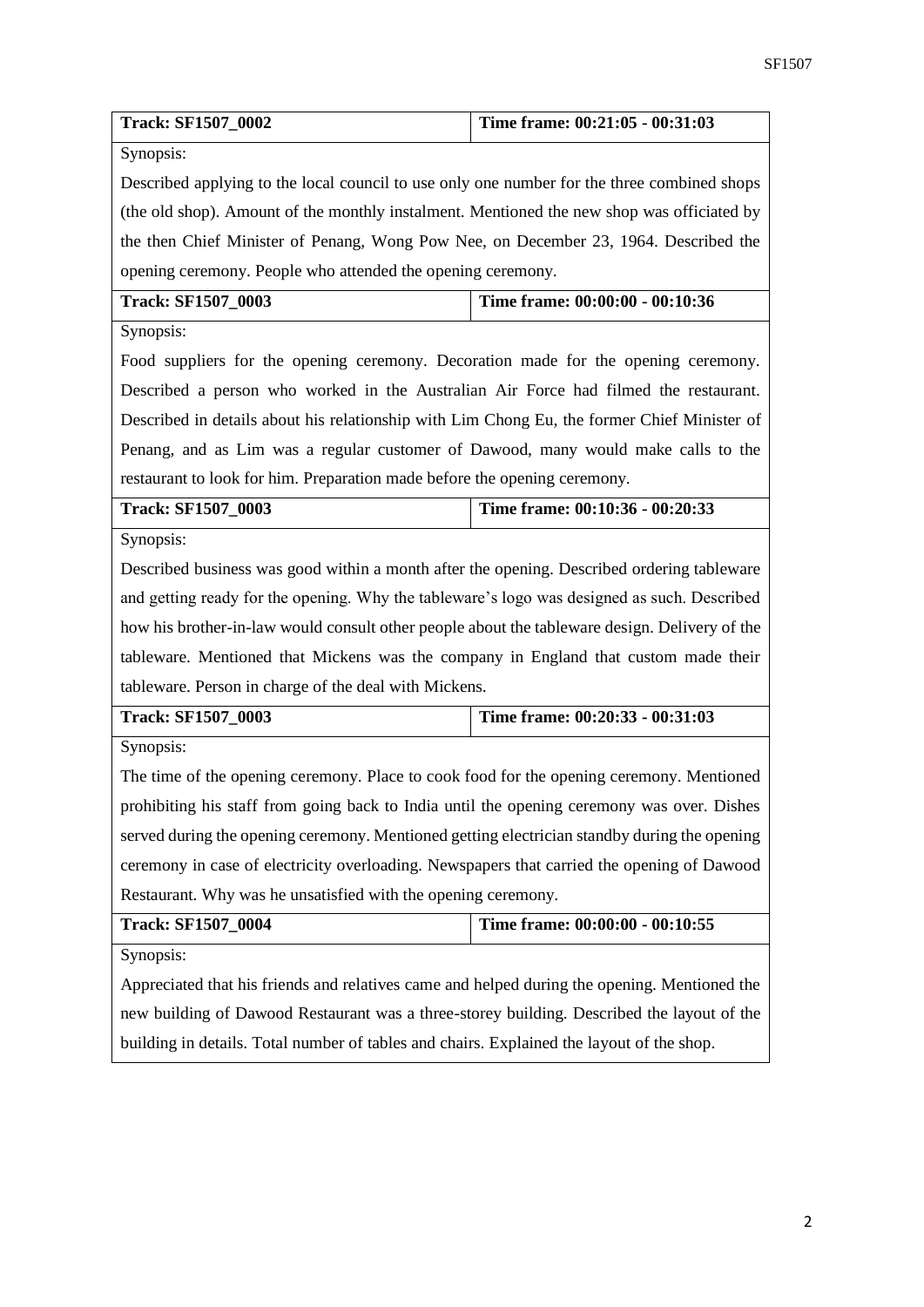| <b>Track: SF1507_0005</b>                                                                        | Time frame: 00:00:00 - 00:10:06 |  |
|--------------------------------------------------------------------------------------------------|---------------------------------|--|
| Synopsis:                                                                                        |                                 |  |
| Number of people that the first and second floors of the shop could accommodate. Layout of       |                                 |  |
| the shop. Number of rooms. Function of the air-conditioned room. Mentioned there was a lift      |                                 |  |
| built for carrying goods and dishes. Mentioned that the ground floor was used for cooking and    |                                 |  |
| storing. Mentioned applying for a government job in India after finishing his studies but in the |                                 |  |
| end decided to come to assist his brother-in-law in the food business.                           |                                 |  |
| <b>Track: SF1507_0005</b>                                                                        | Time frame: 00:10:06 - 00:20:05 |  |
| Synopsis:                                                                                        |                                 |  |
| Mentioned that one could learn about catering easily as Dawood always catered in other places.   |                                 |  |
| Described the division of work in the restaurant. Number of workers in each department of        |                                 |  |
| work. Had 40 workers in total. The workers' background. His role in the restaurant. Got          |                                 |  |
| married in 1967.                                                                                 |                                 |  |
| <b>Track: SF1507_0005</b>                                                                        | Time frame: 00:20:06 - 00:31:03 |  |
| Synopsis:                                                                                        |                                 |  |
| Number of guests invited to his wedding party. Food served during the wedding. Mentioned         |                                 |  |
| his sister passed away in 1964, and his brother-in-law in 1965. Described his brother-in-law's   |                                 |  |
| passing which made a stir locally. Took over the business on the day after the passing of his    |                                 |  |
| brother-in-law. His feelings after the demise of his brother-in-law. Described the chief cook.   |                                 |  |
| Mentioned chicken cutting.                                                                       |                                 |  |
| <b>Track: SF1507_0006</b>                                                                        | Time frame: 00:00:00 - 00:10:00 |  |
| Synopsis:                                                                                        |                                 |  |
| Places where they could get spice grinding service. Places to buy spices. Mentioned time for     |                                 |  |
| the goods to arrive and time to start cooking. How would they deal with bad quality or rotten    |                                 |  |
| food ingredients. The cook's duty in ensuring the food quality. Space for the placement of food  |                                 |  |
| ingredients. Mentioned a person who would come once in a while to see if there was any repair    |                                 |  |
| work required in the restaurant. Mentioned covering of food.                                     |                                 |  |
| <b>Track: SF1507_0006</b>                                                                        | Time frame: 00:10:00 - 00:20:06 |  |
| Synopsis:                                                                                        |                                 |  |
| Handling of leftover food. The person in charge for the order of food ingredients. Elaborated    |                                 |  |
| on famous dishes at Dawood Restaurant. Special chicken dishes prepared during Chinese New        |                                 |  |
| Year. Mentioned the situation in the shop during Chinese New Year.                               |                                 |  |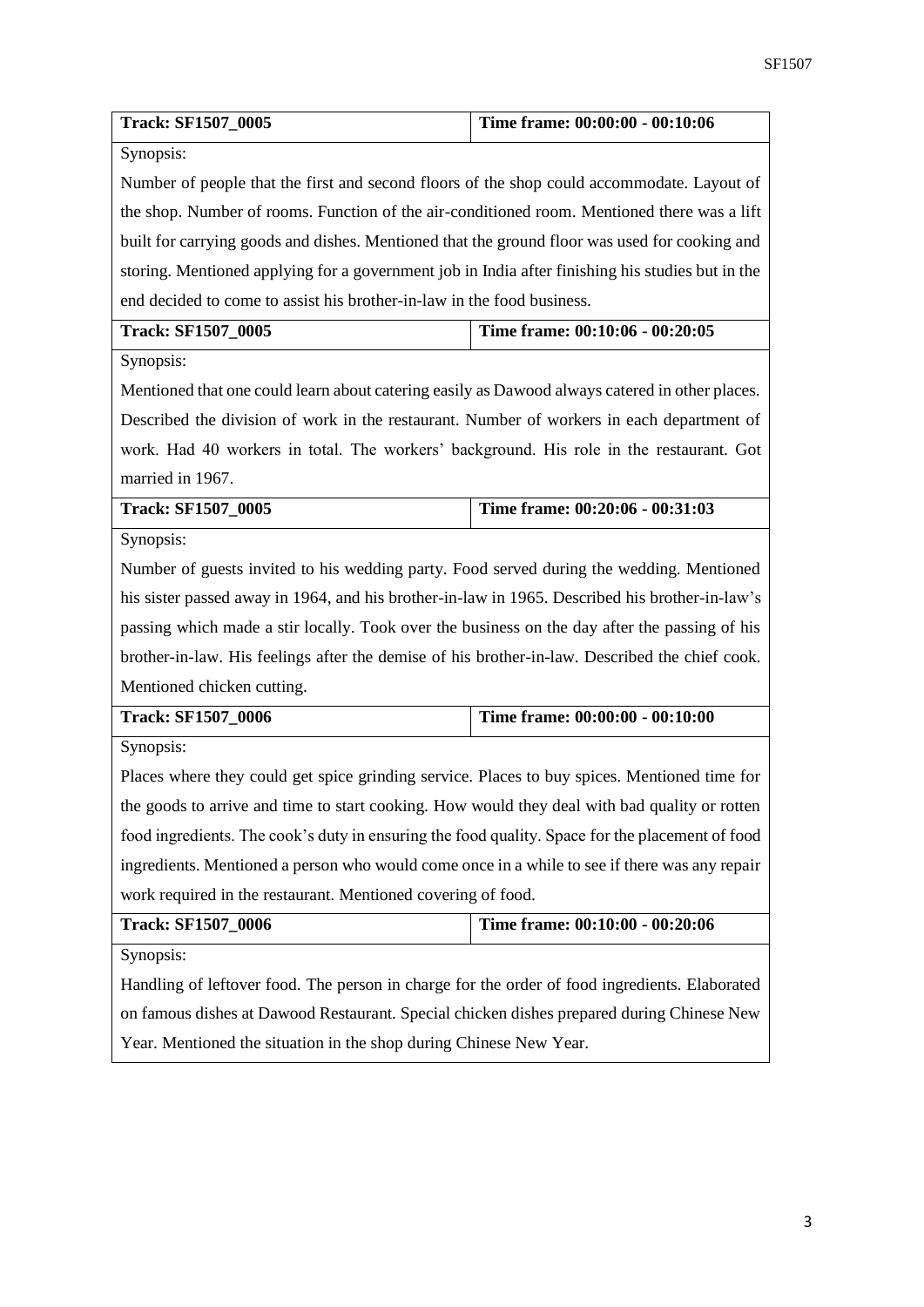| <b>Track: SF1507_0006</b>                                                                       | Time frame: 00:20:06 - 00:31:03 |  |
|-------------------------------------------------------------------------------------------------|---------------------------------|--|
| Synopsis:                                                                                       |                                 |  |
| Continued with the situation at shop during Chinese New Year. Food preferences of different     |                                 |  |
| ethnic groups. Number of customers that could be accommodated in the restaurant. Number of      |                                 |  |
| tables and chairs. Number of workers assigned on each floor in the restaurant. Where they       |                                 |  |
| bought the tables and chairs. Mentioned using the lift to send food upstairs. Described the     |                                 |  |
| layout of the restaurant.                                                                       |                                 |  |
| <b>Track: SF1507_0007</b>                                                                       | Time frame: 00:00:00 - 00:10:03 |  |
| Synopsis:                                                                                       |                                 |  |
| Structure of the top of the restaurant which allowed people from the inside to look out. Number |                                 |  |
| of tables that the restaurant could fit in. Room division made for VIP customers. Layout of the |                                 |  |
| restaurant. Types of food that were usually ordered for function catering. The distribution of  |                                 |  |
| work when fulfilling a catering order. Vehicles used for food delivery for catering. Vehicles   |                                 |  |
| used for catering during his father's time. The staff's benefits.                               |                                 |  |
| <b>Track: SF1507_0007</b>                                                                       | Time frame: 00:10:03 - 00:21:52 |  |
| Synopsis:                                                                                       |                                 |  |
| Leaves granted to the staff. Mentioned daily customers. Peak hour in a day. The opening hour.   |                                 |  |
| Mentioned names of the Chinese restaurants which would usually order Indian food from them.     |                                 |  |
| Mentioned being informed earlier by the police when well-known people were coming.              |                                 |  |
| Challenges faced during festive seasons. Described the then Prime Minister Abdullah Badawi      |                                 |  |
| was once saddened because his favourite duck dish was not available when he came.               |                                 |  |
| <b>Track: SF1507 0007</b>                                                                       | Time frame: 00:21:52 - 00:34:53 |  |
| Synopsis:                                                                                       |                                 |  |
| Mentioned the Chinese were the ones who would usually order catering service. At what           |                                 |  |
| circumstances that the Chinese would order catering service from Dawood. The reason of          |                                 |  |
| cooking catering food at a separate time. Gave examples of famous figures who would order       |                                 |  |
| catering from Dawood Restaurant. The most faraway place that they had gone to provide           |                                 |  |
| catering service. His catering customers. Mentioned his restaurant would become busy when a     |                                 |  |
| ship to India was here. Favoured food for most people. Mentioned business was affected          |                                 |  |
| following the withdrawal of the Royal Australian Air Force (RAAF). Mentioned not practicing     |                                 |  |
| any physical religious protection at the shop.                                                  |                                 |  |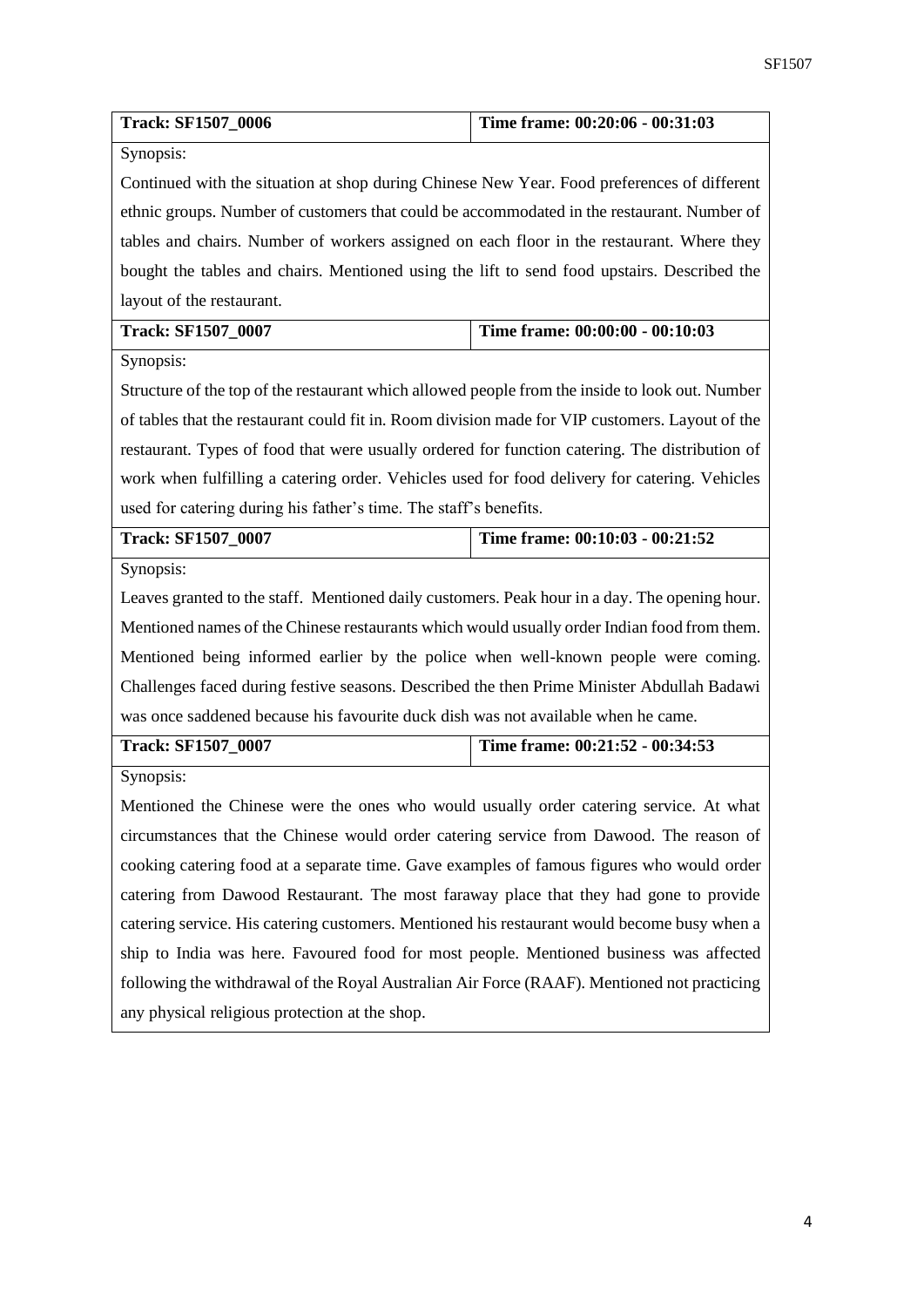| <b>Track: SF1507_0008</b>                                                                       | Time frame: 00:00:00 - 00:10:46 |  |
|-------------------------------------------------------------------------------------------------|---------------------------------|--|
| Synopsis:                                                                                       |                                 |  |
| Layout of the restaurant. Mentioned meetings and gatherings that took place in the restaurant.  |                                 |  |
| Mentioned a worker in uniform who was in charge of opening car doors for the VIPs. Tailor       |                                 |  |
| who sewed the workers' uniforms. Described having 61 as the number for the van, telephone       |                                 |  |
| and address.                                                                                    |                                 |  |
| <b>Track: SF1507_0008</b>                                                                       | Time frame: 00:10:46 - 00:20:09 |  |
| Synopsis:                                                                                       |                                 |  |
| How they managed to obtain number 61 for the address. Described building design in the          |                                 |  |
| restaurant and spaces used. The building contractor. The reason of installing neon lights. The  |                                 |  |
| reason of installing a lift. Described an intercom system setup in the restaurant.              |                                 |  |
| <b>Track: SF1507_0008</b>                                                                       | Time frame: 00:20:09 - 00:32:32 |  |
| Synopsis:                                                                                       |                                 |  |
| Continued with the description on the intercom system. A telephone operator was hired for       |                                 |  |
| receiving calls. Celebrities who attended the opening ceremony, as shown on the photos.         |                                 |  |
| Described opening ceremony as shown on the photos. Celebrities who attended the opening         |                                 |  |
| ceremony.                                                                                       |                                 |  |
| Track: SF1507_0009                                                                              | Time frame: 00:00:00 - 00:11:02 |  |
| Synopsis:                                                                                       |                                 |  |
| Described Dawood Restaurant's staff preparing for a catering service as shown on a photo.       |                                 |  |
| Described a photo showing him managing the restaurant. Explained the layout of the restaurant   |                                 |  |
| using a photo. A meeting place setup made in the restaurant as shown on a photo. Mentioned      |                                 |  |
| a badminton group gathering that took place at the restaurant.                                  |                                 |  |
| <b>Track: SF1507_0009</b>                                                                       | Time frame: 00:11:02 - 00:20:32 |  |
| Synopsis:                                                                                       |                                 |  |
| Described the food wrapper. Where to buy paper for food wrapping. Mentioned cans were used      |                                 |  |
| for food packing in the olden days. The can prices. Places to buy cans. Described the tableware |                                 |  |
| used. Explained the meaning of the logo printed on their tableware. Mentioned a tiffin carrier  |                                 |  |
| used in the past which could carry food for 100 people.                                         |                                 |  |